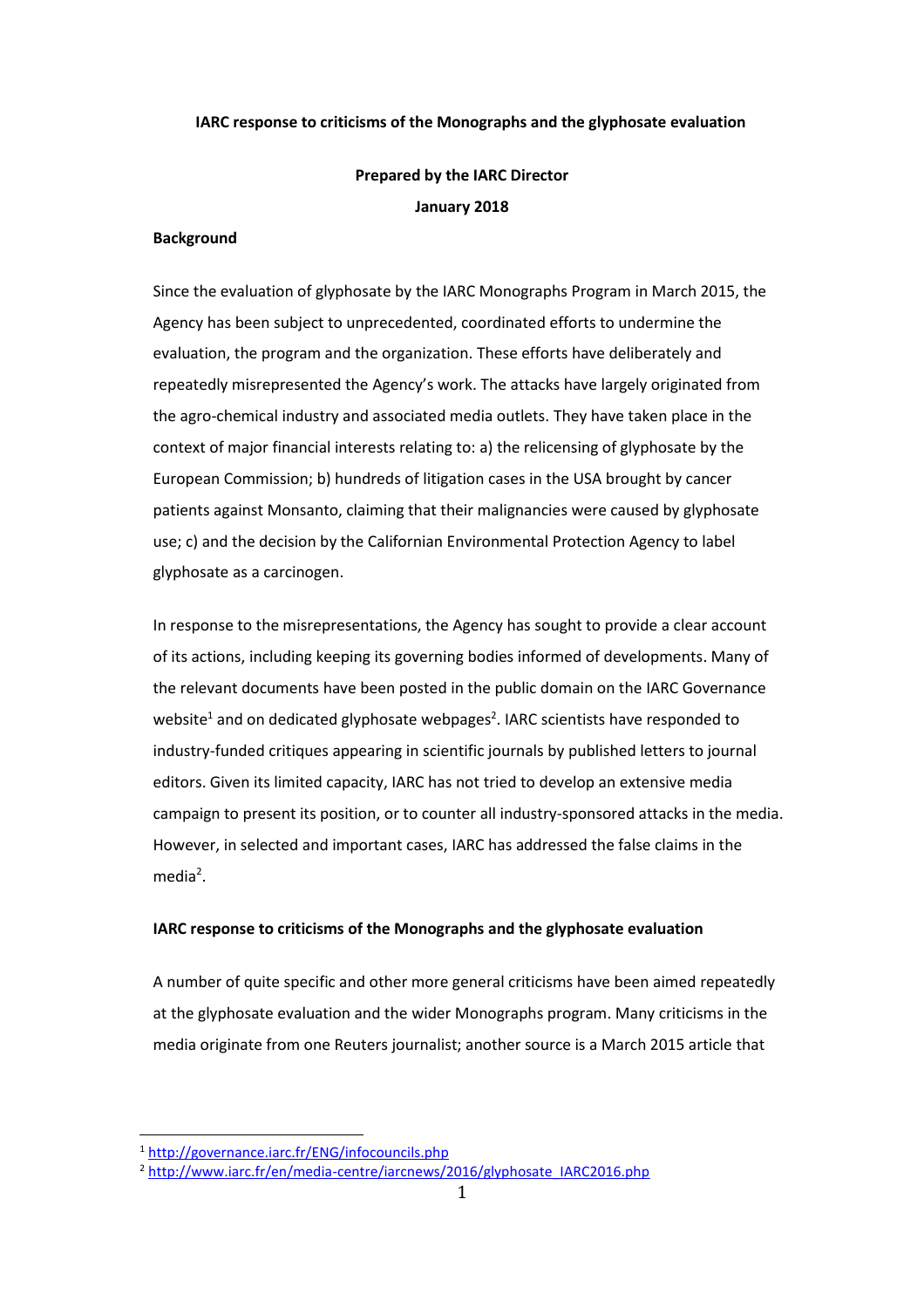Forbes<sup>3</sup> since removed from their website, ending their relationship with the author amid revelations in the New York Times that the article was ghostwritten by Monsanto. A number of these criticisms were included subsequently in two letters to the IARC Director from the US House of Representatives Committee on Science, Space and Technology<sup>4</sup>.

## **IARC did not edit parts of the glyphosate Monograph to achieve a particular outcome**

- The Reuters journalist<sup>5</sup> obtained a draft of parts of the glyphosate Monograph from Monsanto and compared the draft with the final, published version of the Monograph. On this basis the journalist claimed IARC had selectively edited the text to favor an evaluation of glyphosate as *"probably carcinogenic to humans"*. The majority of the highlighted differences were related to a review article co-authored by a Monsanto scientist, which has been the subject of investigative reporting concerning "ghost-writing". The Agency rejected the false claims published by Reuters $6$ .
- The Working Group considered that information contained in the review article was insufficient to allow independent scientific evaluation. As a result, the draft text was revised by the Working Group; the text in the published Monograph is its consensus opinion.
- For all Monograph evaluations, the drafts prepared over the months prior to a meeting form the basis of open and detailed scientific debate during the eight-day evaluation meeting in Lyon and are modified by the Working Group as a result.
- Changes made to the draft documents are the result of deliberation between Working Group members and are not attributable to any particular scientist.
- IARC staff (secretariat to the meeting) do not draft or revise the Monograph text, which is the preserve of Working Group members.

# **Data from the Agricultural Health Study (AHS) were not deliberately excluded from the Monograph**

<sup>&</sup>lt;sup>3</sup> [https://www.nytimes.com/2017/08/01/business/monsantos-sway-over-research-is-seen-in](https://www.nytimes.com/2017/08/01/business/monsantos-sway-over-research-is-seen-in-disclosed-emails.html)[disclosed-emails.html](https://www.nytimes.com/2017/08/01/business/monsantos-sway-over-research-is-seen-in-disclosed-emails.html)

<sup>4</sup> [http://governance.iarc.fr/ENG/Docs/CLSBiggs-IARC\\_01112017.pdf;](http://governance.iarc.fr/ENG/Docs/CLSBiggs-IARC_01112017.pdf)

[http://governance.iarc.fr/ENG/Docs/CPWild-LSmith&ABiggs.pdf;](http://governance.iarc.fr/ENG/Docs/CPWild-LSmith&ABiggs.pdf)

[http://governance.iarc.fr/ENG/Docs/SST\\_IARC12082017.pdf](http://governance.iarc.fr/ENG/Docs/SST_IARC12082017.pdf)

[http://governance.iarc.fr/ENG/Docs/CPWild\\_Smith\\_Biggs\\_Lucas\\_20180111.pdf](http://governance.iarc.fr/ENG/Docs/CPWild_Smith_Biggs_Lucas_20180111.pdf)

<sup>5</sup> <https://www.reuters.com/investigates/special-report/who-iarc-glyphosate/>

<sup>&</sup>lt;sup>6</sup> [http://www.iarc.fr/en/media-centre/iarcnews/pdf/IARC\\_Response\\_Reuters\\_October2017.pdf](http://www.iarc.fr/en/media-centre/iarcnews/pdf/IARC_Response_Reuters_October2017.pdf)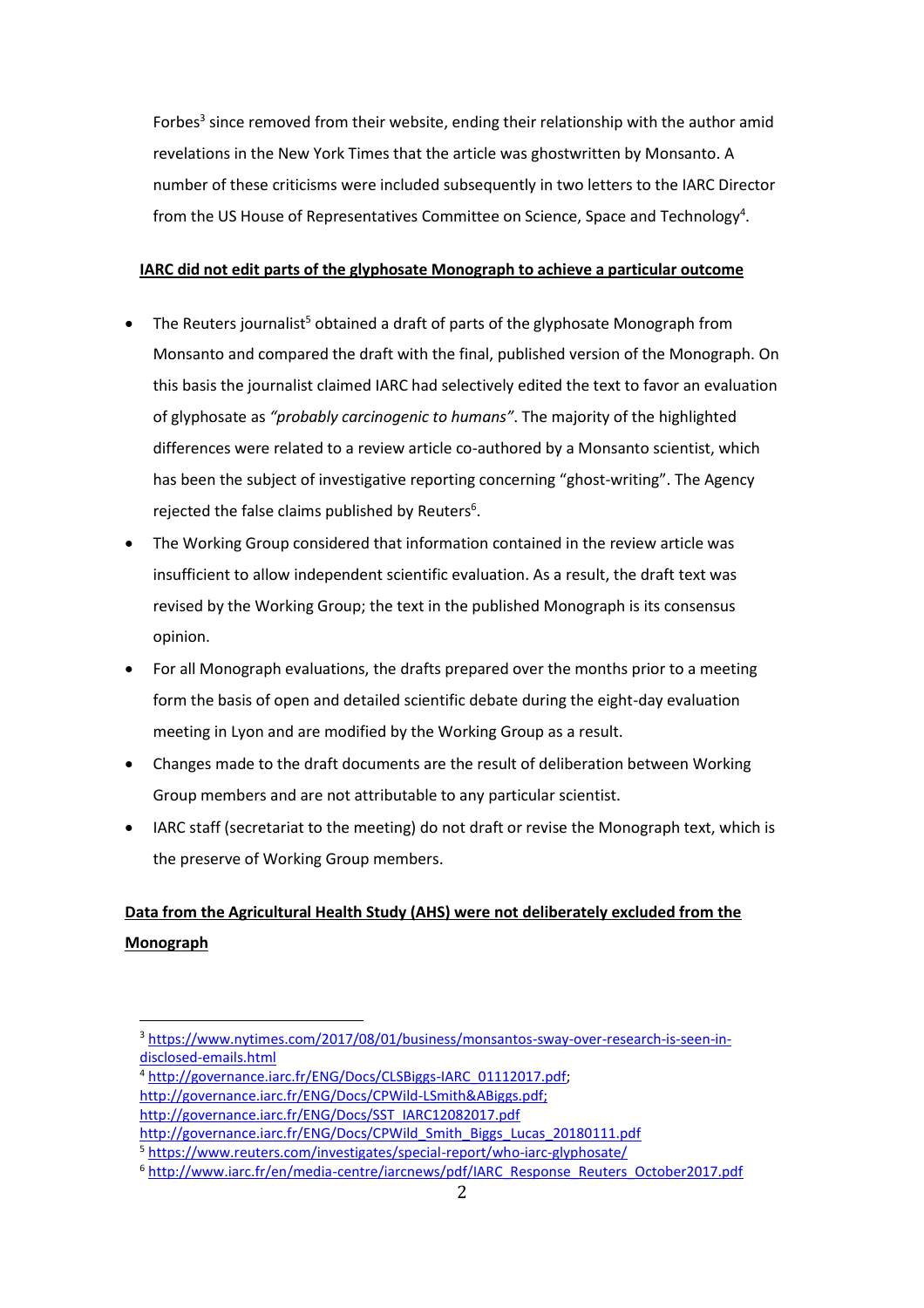- One suggestion made in media reports is that results from the AHS were withheld from the IARC Monograph evaluation and that recent results would have led to a different evaluation<sup>7</sup> . Monsanto lawyers obtained draft scientific manuscripts of the AHS as a result of calling the Principal Investigator of the AHS, Dr Aaron Blair to testify in litigation hearings in the US. IARC rejected the claims publicly<sup>8</sup>.
- The AHS is a prospective study that has been ongoing since the 1990s and publications date back more than 20 years, with incremental updates published periodically. For the 2015 classification of glyphosate, several peer-reviewed publications from the AHS were available and included in the evaluation. At the time of the Monograph evaluation the latest AHS publication did not report an association between non-Hodgkin lymphoma and glyphosate. However, this null finding did not outweigh the positive associations found in other epidemiological studies.
- The most recent analysis from the AHS only became available in 2017 30 months after the Monograph evaluation - and was consistent with the prior results included in the Monograph, except that new data on increased leukemia risk with glyphosate exposure were not available to the Working Group in 2015.
- Because the Monograph classification reflects the consensus view of the Working Group, based on a systematic review of all publicly available studies, it is inappropriate to speculate about how new data from one study might change that expert opinion.
- The lengthy court testimony given by Dr. Blair does not support any change in the classification of glyphosate consequent to the latest AHS publication. To the contrary, when asked, *"Has anything you've been shown by Monsanto's lawyers in the 3 hours and 40 minutes that he questioned you changed the opinions that you had at the IARC meeting about glyphosate and non-Hodgkin lymphoma?"*, Dr. Blair answered, *"No*".<sup>9</sup>

## **IARC Monograph evaluations are transparent and open to scrutiny**

 $\overline{a}$ 

The suggestion has been made that IARC's Monograph evaluations lack transparency<sup>10</sup> because the draft documents are not made available and changes to drafts are not ascribed to specific Working Group members.

<sup>7</sup> <https://www.reuters.com/investigates/special-report/glyphosate-cancer-data/>

<sup>8</sup> [http://governance.iarc.fr/ENG/Docs/IARC\\_responds\\_to\\_Reuters\\_15\\_June\\_2017.pdf](http://governance.iarc.fr/ENG/Docs/IARC_responds_to_Reuters_15_June_2017.pdf)

<sup>9</sup> Videotaped deposition of Aaron Earl Blair, PhD. March 20, 2017. MDL No. 2741, Case No. 16-md-0271-VC. United States District Court, Northern District of California.

<sup>10</sup> [https://www.reuters.com/article/us-health-cancer-iarc-exclusive/exclusive-who-cancer-agency](https://www.reuters.com/article/us-health-cancer-iarc-exclusive/exclusive-who-cancer-agency-asked-experts-to-withhold-weedkiller-documents-idUSKCN12P2FW)[asked-experts-to-withhold-weedkiller-documents-idUSKCN12P2FW](https://www.reuters.com/article/us-health-cancer-iarc-exclusive/exclusive-who-cancer-agency-asked-experts-to-withhold-weedkiller-documents-idUSKCN12P2FW)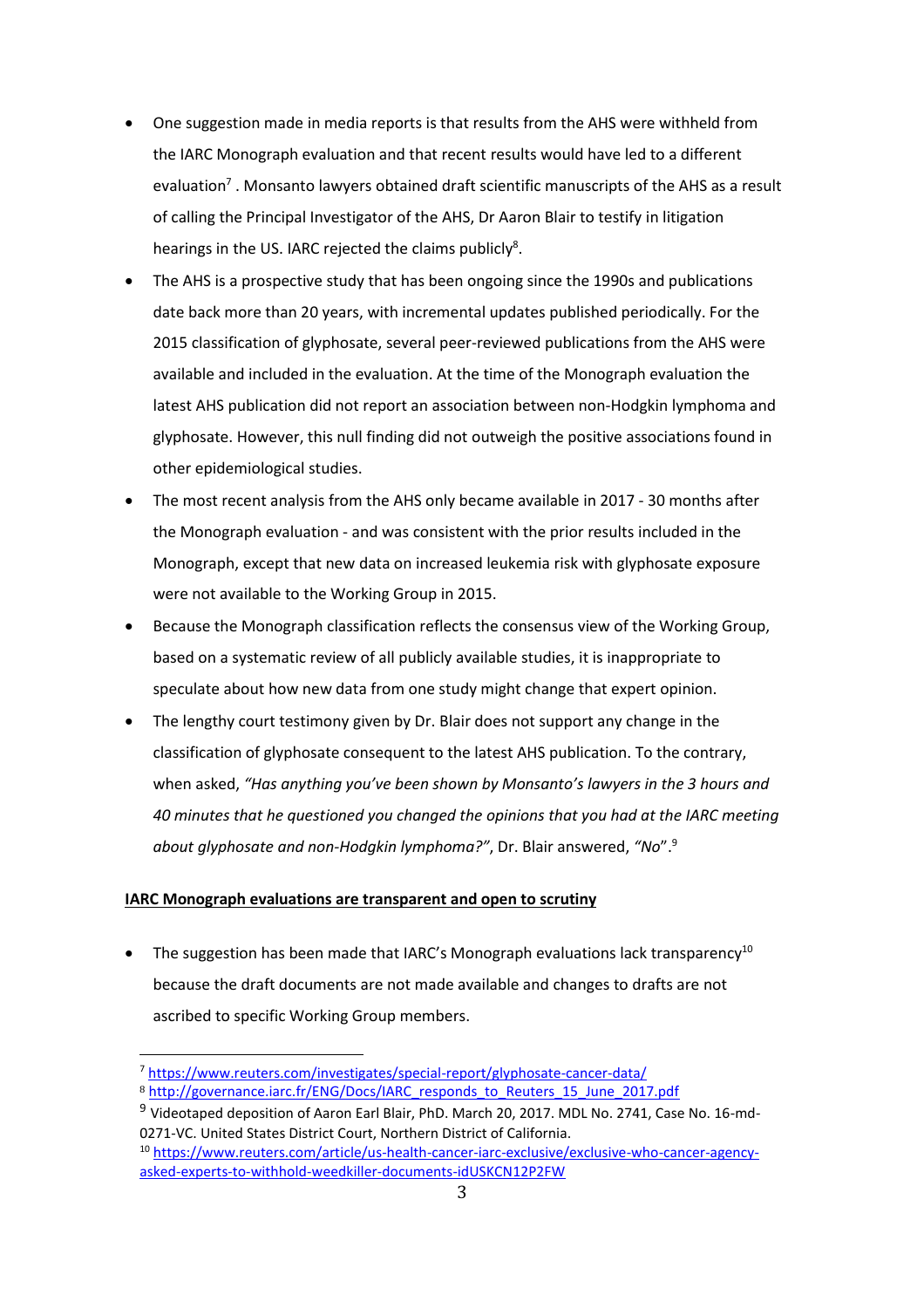- Draft and deliberative materials are not made public, in order to protect the Working Group scientists from interference by vested interests. The position of IARC and WHO concerning the public release of deliberative documents, or records of deliberative scientific discussions, is consistent with standard practice in scientific committees.
- For example, the Monographs approach is in line with the US National Research Council; reports from the US National Research Council routinely indicate that, *"the review comments and draft manuscript remain confidential to protect the integrity of the deliberative process."* <sup>11</sup>
- IARC's practices are also consistent with the Joint Meeting on Pesticide Residues (JMPR) (jointly administered by the FAO and WHO), which evaluated glyphosate in 2016, in particular with regard to the confidentiality of draft and deliberative documents, the determination of conclusions and decisions by consensus from all participants, and the adoption of the final report by the *"entire Meeting"*. 12
- It is noteworthy that Monograph meetings are open to scientific stakeholders in order to balance participation *"from constituencies with differing perspectives"<sup>13</sup>*. All participants have full access to the draft documents and discussions. For example, the meeting on glyphosate included an Observer from Monsanto and a Representative from the US Environmental Protection Agency (EPA). The Monsanto Observer was quoted in the media as saying: *"The meeting was held in accordance with IARC procedures. Dr Kurt Straif, the director of the Monographs, has an intimate knowledge of the rules in force and insisted that they be respected."*<sup>14</sup>

# **IARC has a strong rationale for inclusion of only publicly available studies in Monograph evaluations**

 The Monographs have been accused of selective use of scientific studies ("cherrypicking" <sup>15</sup>) because Working Groups consider only reports available in the public domain, identified and documented through the systematic assembly and review of all publicly available and pertinent studies, as specified in the Monographs Preamble. This practice is

 $\overline{a}$ <sup>11</sup> Review of the Environmental Protection Agency's Draft IRIS Assessment of Formaldehyde (2011) [https://www.ncbi.nlm.nih.gov/books/NBK208227/;](https://www.ncbi.nlm.nih.gov/books/NBK208227/) Review of EPA's Integrated Risk Information System (IRIS) Process (2014)<https://www.ncbi.nlm.nih.gov/books/NBK230074/>

<sup>&</sup>lt;sup>12</sup> [http://www.who.int/foodsafety/publications/jmpr\\_guidance\\_document\\_1.pdf?ua=1](http://www.who.int/foodsafety/publications/jmpr_guidance_document_1.pdf?ua=1)

<sup>13</sup> <http://monographs.iarc.fr/ENG/Preamble/currenta5participants0706.php>

<sup>14</sup> [http://www.lemonde.fr/planete/article/2017/10/18/glyphosate-monsanto-tente-une-derniere](http://www.lemonde.fr/planete/article/2017/10/18/glyphosate-monsanto-tente-une-derniere-man-uvre-pour-sauver-le-roundup_5202606_3244.html)[man-uvre-pour-sauver-le-roundup\\_5202606\\_3244.html](http://www.lemonde.fr/planete/article/2017/10/18/glyphosate-monsanto-tente-une-derniere-man-uvre-pour-sauver-le-roundup_5202606_3244.html)

<sup>15</sup> <https://www.nature.com/news/widely-used-herbicide-linked-to-cancer-1.17181>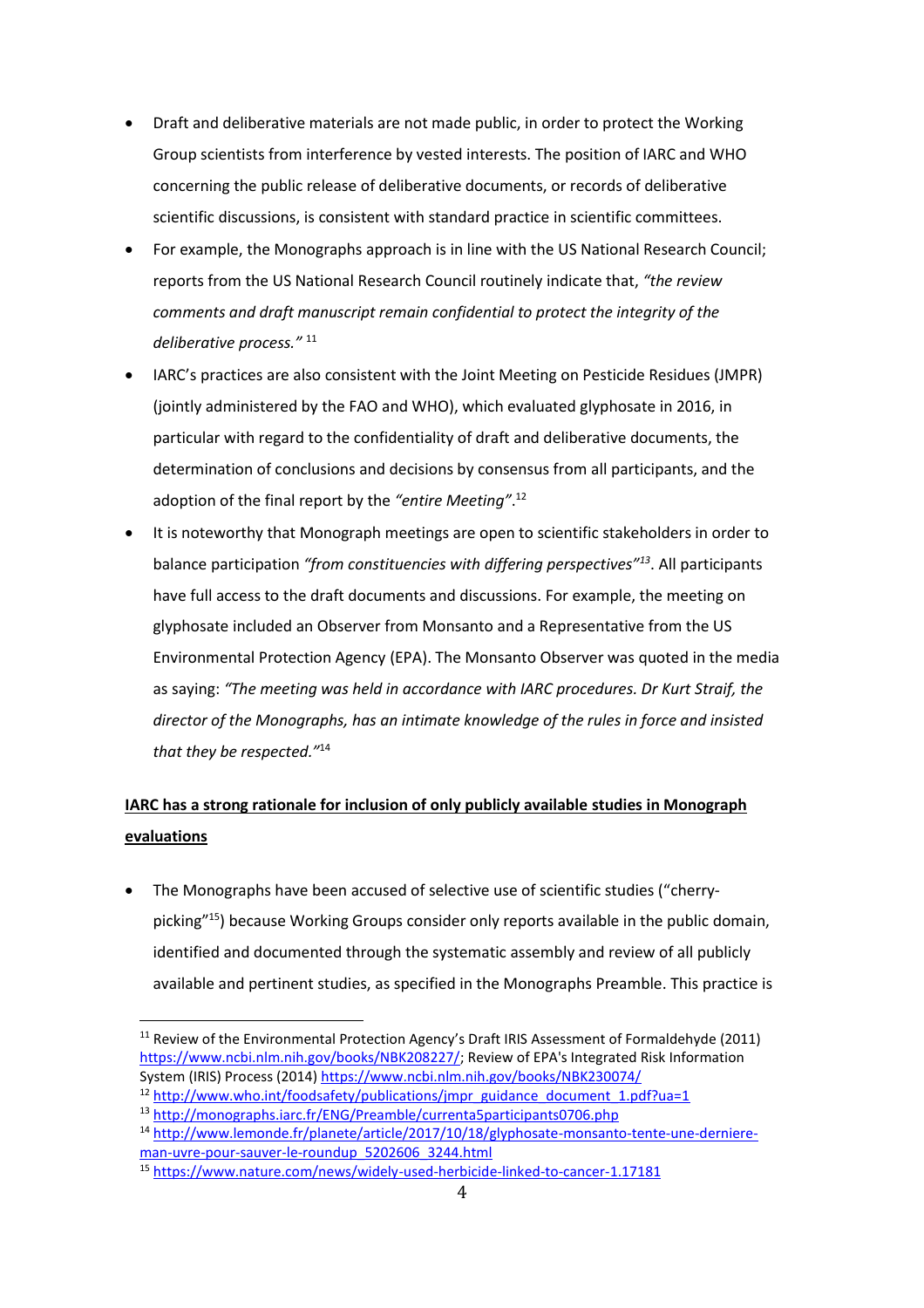criticized because it excludes studies conducted by industry when these are publicly unavailable.

- The Monographs do not exclude research conducted by industry *per se*. Where industryconducted studies are published in scientific journals they are considered, if available in sufficient detail to allow independent scientific review. Under the same conditions, the Monographs also take account of industry-conducted research in summary form or if placed in the public domain by national regulatory agencies.
- The need for industry-conducted studies to be publicly accessible is in line with the existing (e.g. European Medicines Agency) or developing (e.g. European Food Standards Agency) policies of other international agencies.
- Consistent with the above principles and as required by its Preamble, the glyphosate Monograph did not consider any unpublished information on the AHS (see above). However, as already mentioned, the Working Group did include published reports from the AHS.
- IARC follows its current practice in order to enable others to scrutinize the basis of its decisions rather than relying on appeals to authority or trust. This transparency is fundamental to the scientific process.

# **Monograph Working Group members who evaluated glyphosate were free from conflict of interests**

- Another suggestion is that the Working Group evaluation of glyphosate was unduly influenced by Dr Christopher Portier<sup>16</sup>, who was an Invited Specialist at the meeting<sup>17</sup>. It is suggested that Dr Portier had contractual commitments to US law firms involved in glyphosate litigation at the time of the Monograph meeting.
- IARC is not aware of any contractual relationship existing between Dr. Portier and litigation lawyers relating to glyphosate at the time of the Monograph meeting in March 2015, when glyphosate was evaluated. However, IARC did take account of other real or apparent conflict of interests declared by Dr. Portier, specifically his part-time role with the Environmental Defense Fund. On this basis, IARC invited his participation in the meeting as an Invited Specialist and his declared conflict of interest was made public on the IARC Monograph website two months in advance of the glyphosate evaluation.

<sup>16</sup> <https://www.reuters.com/investigates/special-report/health-who-iarc/>

<sup>17</sup> [http://governance.iarc.fr/ENG/Docs/SST\\_IARC12082017.pdf](http://governance.iarc.fr/ENG/Docs/SST_IARC12082017.pdf)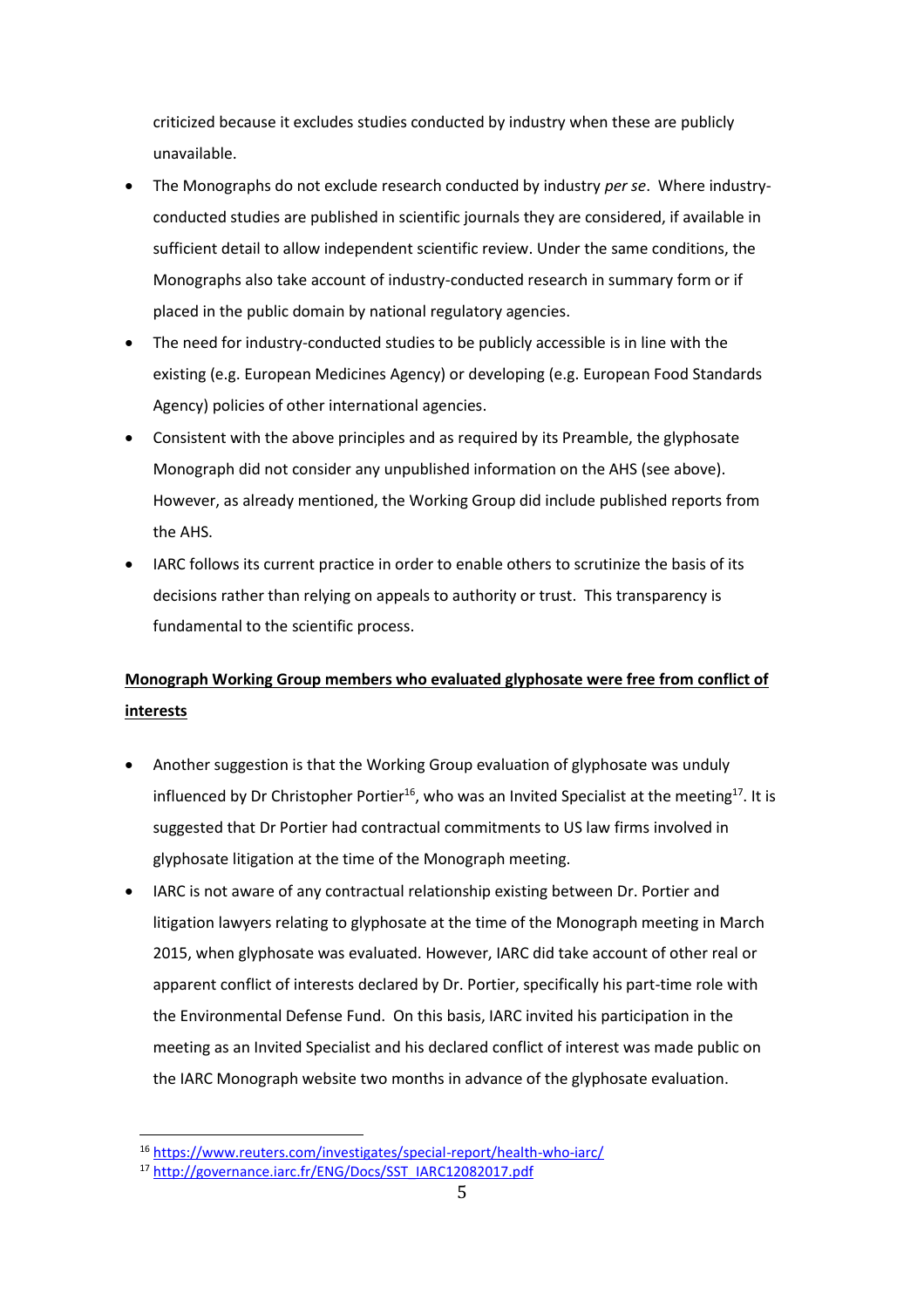- Dr. Portier had full access to draft documents and discussions during the meeting, and was recognized to speak at the meeting. However, as an Invited Specialist, Dr. Portier was not a member of the Working Group that was responsible for the critical reviews and evaluations developed during the meeting, including the work performed in sub-groups assessing the epidemiology, animal bioassays or other relevant mechanistic data.
- None of the 16 Working Group members or any other meeting participant (including the Observer from Monsanto, other Observers, and the US EPA Representative) - signaled any attempt at undue influence by Dr. Portier.
- A related suggestion has been that Dr Portier influenced the original decision to evaluate glyphosate<sup>18</sup> through chairing the April 2014 meeting of the "Advisory Group to Recommend Priorities for IARC Monographs during 2015-2019". However, this Advisory Group comprised 21 members from 13 countries and recommended over 80 different agents for IARC to consider for evaluation over the five-year period mentioned, one of which was glyphosate. The IARC Secretariat took the decision on the five agents to be reviewed at the Monograph meeting in March 2015.

### **IARC evaluates only agents that have some evidence of carcinogenicity**

- Some critics say the Monographs program finds "everything causes cancer"<sup>19</sup> because of nearly 1000 agents evaluated only one has been categorized in Group 4, "probably not carcinogenic to humans".
- The criticism is misleading because the Monographs do not select at random the agents evaluated for carcinogenicity. Instead, in the interest of efficiency and according to the Preamble to the Monographs, "Agents are selected for review on the basis of two main criteria: (a) there is evidence of human exposure and (b) there is some evidence or suspicion of carcinogenicity."
- IARC puts out a public call for agents to be reviewed and establishes the "Advisory Group to Recommend Priorities for IARC Monographs" to propose priorities for evaluation of agents based on the criteria mentioned above.
- Despite this careful selection of agents, in reality around half (502 of 1003) of the Monograph evaluations resulted in agents being classified in Group 3 ("not classifiable as to its carcinogenicity to humans"); just 12% of all agents evaluated (120 of 1003) are

<sup>18</sup> <https://www.reuters.com/investigates/special-report/health-who-iarc/>  $19$  [Ibid.](https://www.reuters.com/investigates/special-report/health-who-iarc/)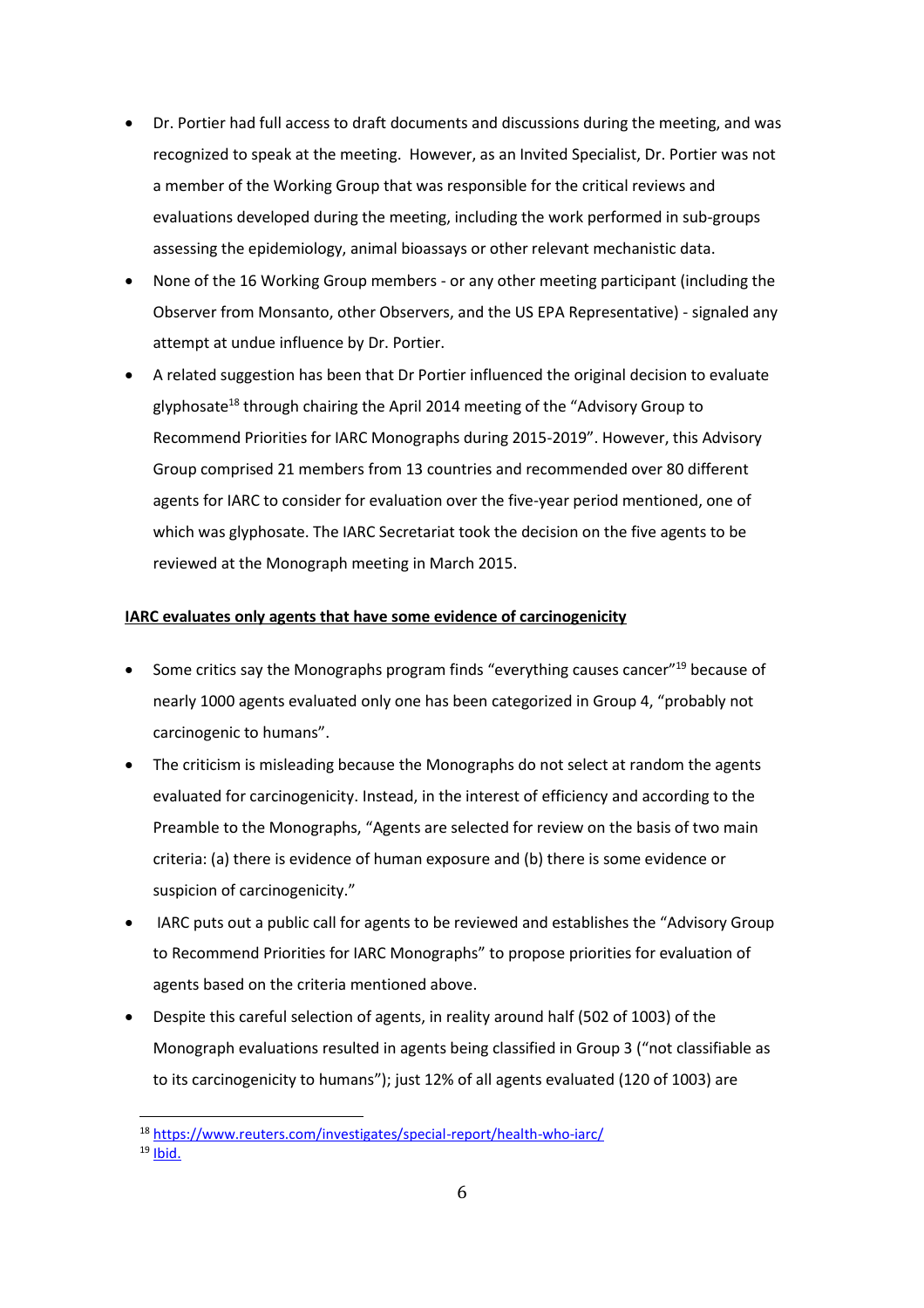Group 1 ("carcinogenic to humans") and a further 38% (380 agents) fall into Group 2B ("possibly carcinogenic to humans") or 2A ("probably carcinogenic to humans"). This is far from the finding everything is carcinogenic.

# **Monograph evaluations take account of "real-world" exposures by evaluation of epidemiological studies**

- A charge levelled at the Monographs is that evaluations are divorced from the "real world" i.e. are made without taking account of realistic human exposures.
- However, epidemiological studies are a central part of Monograph evaluations and, by definition deal with people exposed in daily life, including at work. The studies frequently consider the gradient of risk observed with different levels of exposure. One part of the Monograph evaluation is specifically dedicated to describing the circumstances under which human exposure occurs and at what levels.
- In addition, when considering scientific evidence of carcinogenicity including biological mechanisms, the Working Groups place special emphasis on whether the observations are relevant to humans.
- In light of occurring ("real world") human exposures, Working Groups synthesize evidence in humans, animals and other model systems in reaching overall conclusions.

## **The Monographs program re-evaluates an agent when a substantial additional body of scientific evidence becomes available**

 As a science-driven process, the Monographs program has a responsibility to re-evaluate an agent when a significant additional body of evidence becomes available. However, this has led to updates being labelled as a "retraction"<sup>20</sup> if the classification changes, as when coffee was re-evaluated in 2016. The implication that if an evaluation changes then all evaluations are open to doubt not only misrepresents the Monographs but misunderstands science. Science is not static; evidence accumulates and understanding evolves, thus enabling updated evaluations.

<sup>&</sup>lt;sup>20</sup> [https://oversight.house.gov/wp-content/uploads/2016/09/2016-09-26-JEC-to-Collins-NIH-IARC-](https://oversight.house.gov/wp-content/uploads/2016/09/2016-09-26-JEC-to-Collins-NIH-IARC-Funding-due-10-10.pdf)[Funding-due-10-10.pdf](https://oversight.house.gov/wp-content/uploads/2016/09/2016-09-26-JEC-to-Collins-NIH-IARC-Funding-due-10-10.pdf)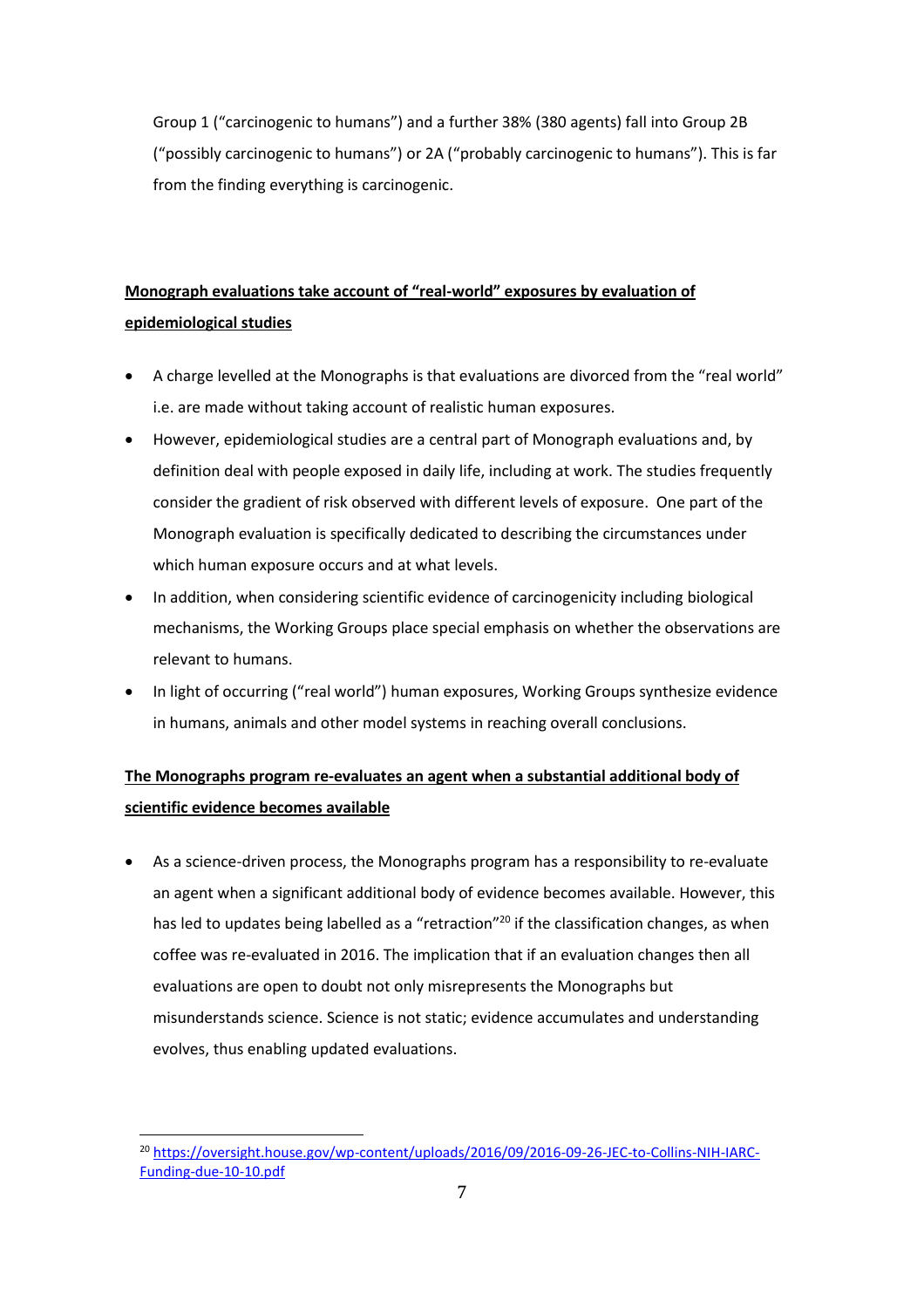- In practice, by far the most frequent change in classification after re-evaluation is that the agent goes into a higher group (e.g. Group 2A to 1). The fact that most re-classifications move into a higher group is an objective indicator that the Monographs do not overstate the strength of available evidence but are in fact conservative in nature.
- A scientifically updated classification is not, therefore, equivalent to a retraction. Rather, re-evaluation is the sign of a strong, science-driven program responding to scientific progress.

# **The Monograph evaluations group agents according to the strength of evidence of carcinogenicity, not their potency**

- The Monograph evaluation results in a classification based on the strength of evidence that an agent causes cancer or not. In other words, it is a measure of how confident the Working Group is that this agent causes cancer in humans.
- The Monograph evaluations do include consideration of the level of exposure (dose) associated with the risk of developing cancer (response) and strong dose-response relationships corroborate the confidence that a particular agent is a cause of the cancers observed. However, this potency of the agent i.e. how many cancers it causes at certain exposure levels, is not the basis of classification.
- Consequently agents with different potencies can be placed in the same classification group. For example, various forms of tobacco, plutonium, diesel engine emissions, hepatitis viruses and processed meat all have sufficiently strong evidence to classify them in Group 1. The distinction between strength of evidence and magnitude of effect is highlighted in media communications and on the Monographs website in order to make this distinction clear<sup>21</sup>.

## **IARC Monographs identify carcinogenic hazards and do not include a risk assessment**

 The IARC Monographs identify carcinogenic hazards i.e. those agents having the potential to cause cancer under some circumstances. This has led some to downplay the relevance of hazard identification<sup>22</sup> and even to suggest the exercise is without value.

 $\overline{a}$ 

([https://web.archive.org/web/20170220012554/https://www.forbes.com/sites/henrymiller/2015/03](https://web.archive.org/web/20170220012554/https:/www.forbes.com/sites/henrymiller/2015/03/20/march-madness-from-the-united-nations/#6d6581212e93) [/20/march-madness-from-the-united-nations/#6d6581212e93](https://web.archive.org/web/20170220012554/https:/www.forbes.com/sites/henrymiller/2015/03/20/march-madness-from-the-united-nations/#6d6581212e93), best viewed with Microsoft Edge

<sup>21</sup> [http://monographs.iarc.fr/ENG/News/Q&A\\_ENG.pdf](http://monographs.iarc.fr/ENG/News/Q&A_ENG.pdf)

<sup>&</sup>lt;sup>22</sup>See internet archive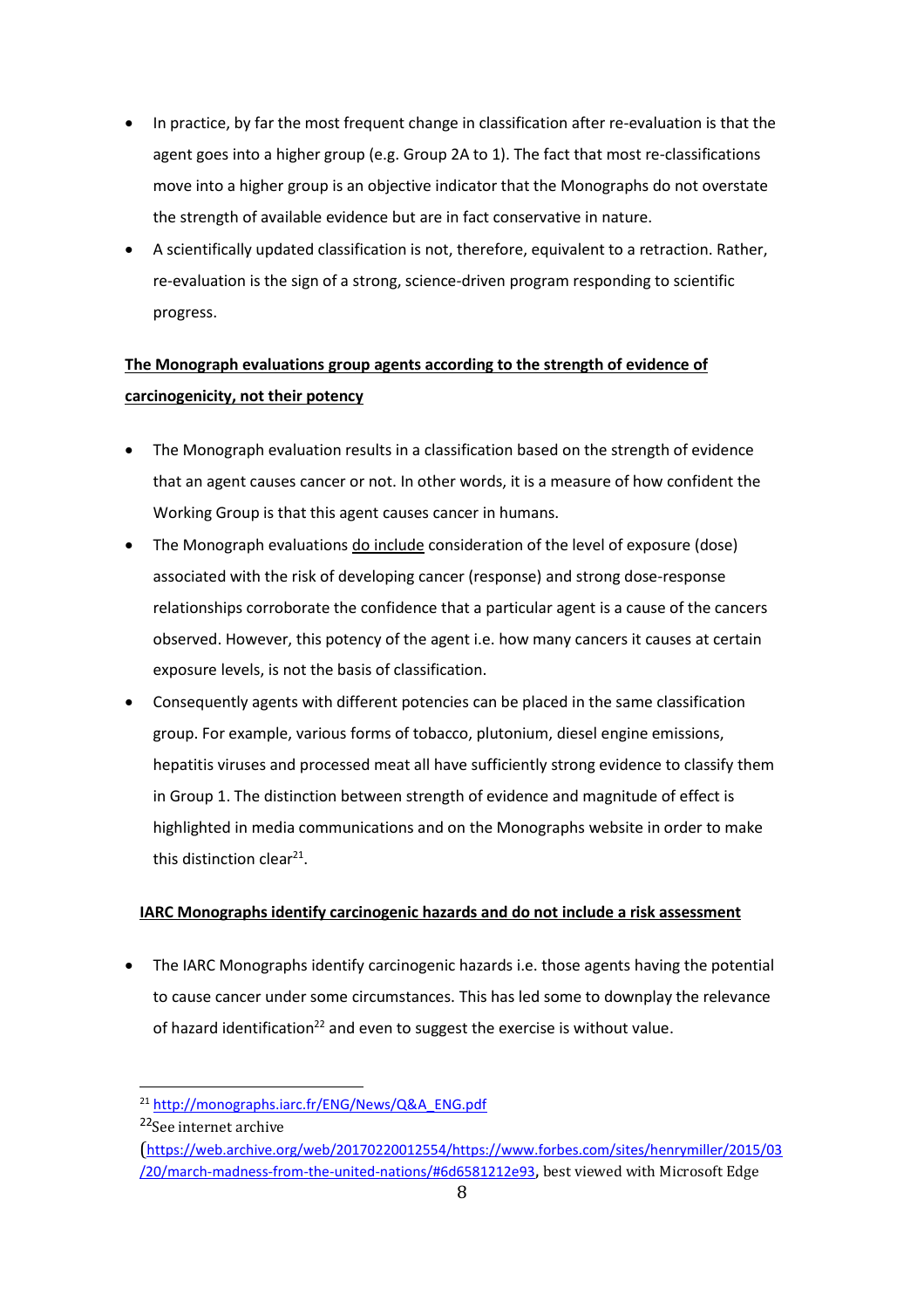- The IARC Monographs program is explicit about the difference between hazard identification and risk assessment on its website $^{23}$ .
- In fact, identifying carcinogenic hazards is a crucially important and necessary first step in risk assessment and management; it should be a "red flag" to those charged with protecting public health.
- Revealing that an exposure is a threat (or hazard with a Group 1, 2A or 2B classification) should trigger either immediate remedial action (e.g. bans, as with asbestos or access to artificial tanning salons for young people, or labelling of carcinogenic hazards) or further evaluation of the scale of the risk (risk assessment) in order to set the levels of exposure a particular society is willing to accept (e.g. control measures in occupational settings; acceptable levels of airborne pollutants, or food contamination by pesticides, etc.).
- In contrast to hazard identification, the specific exercise of risk assessment typically involves extrapolation beyond the observed data, employs a variety of statistical models and is based on anticipated levels of exposure and background cancer incidence rates that are often specific to a population or region.
- Following risk assessment, decisions on managing risk encompass social, economic and political considerations. For the above reasons, IARC defers risk assessment and risk management to national and international bodies, restricting itself to provision of hazard identification as a scientific foundation to those subsequent steps.
- This area of debate brings into sharp relief the different and often imprecise ways the word risk is used and understood. A quantitative examination of the elevated risk associated with a given exposure is an integral part of hazard identification, as a support to causal inference. But this differs from the statistical exercises of quantitative risk assessment described above.
- There is clear value in IARC and WHO liaising closely in future exercises of hazard identification and risk assessment and as mentioned in Section II of this document, discussion is in progress.

## **IARC evaluations make use of the latest scientific data and methodologies**

 The IARC Monographs pioneered and continue to be a leader worldwide in objective, systematic cancer hazard evaluations.

and Safari browsers), as cited in [https://www.nytimes.com/2017/08/01/business/monsantos-sway](https://www.nytimes.com/2017/08/01/business/monsantos-sway-over-research-is-seen-in-disclosed-emails.html)[over-research-is-seen-in-disclosed-emails.html](https://www.nytimes.com/2017/08/01/business/monsantos-sway-over-research-is-seen-in-disclosed-emails.html).

<sup>23</sup> [http://monographs.iarc.fr/ENG/News/Q&A\\_ENG.pdf](http://monographs.iarc.fr/ENG/News/Q&A_ENG.pdf)